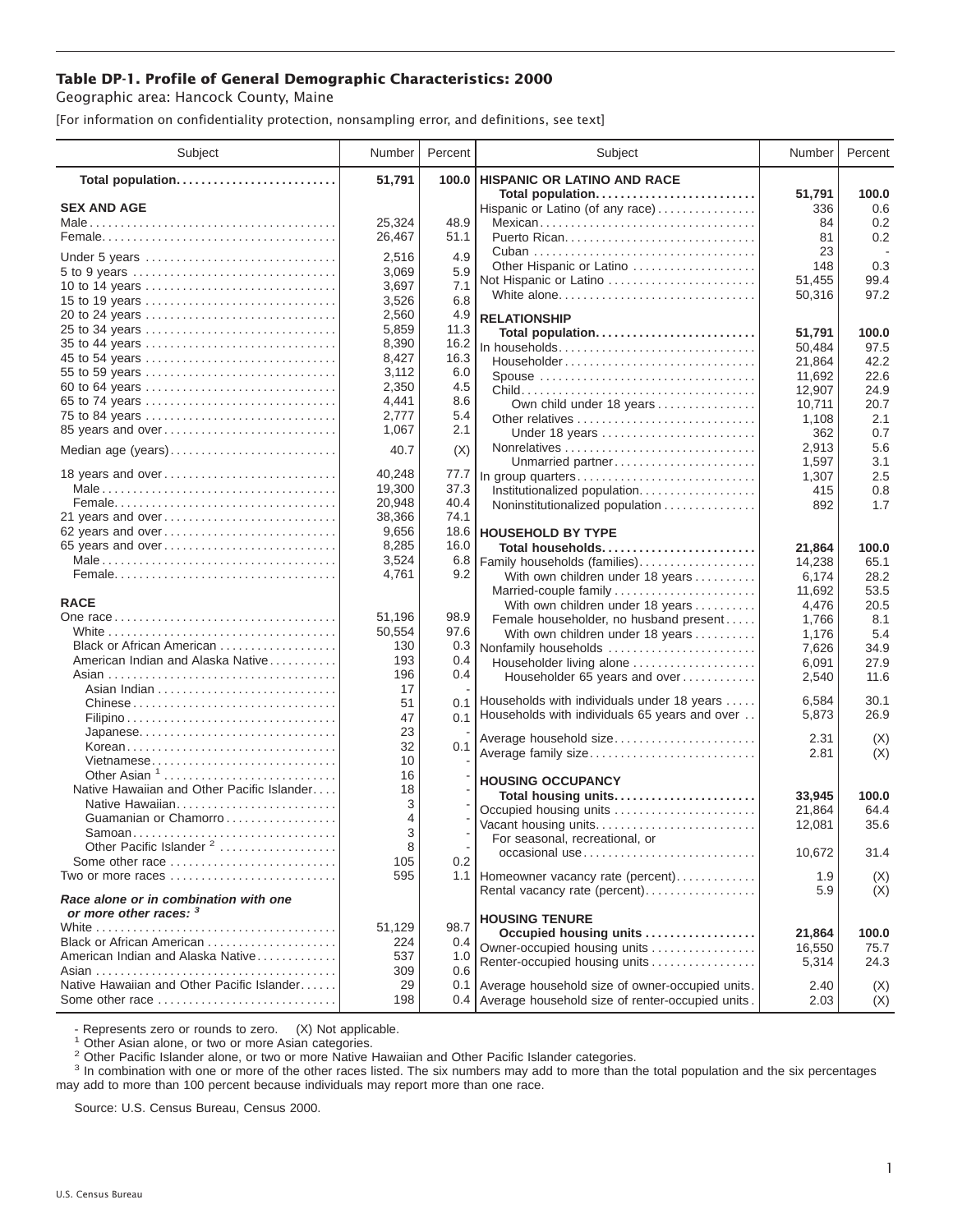## **Table DP-2. Profile of Selected Social Characteristics: 2000**

Geographic area: Hancock County, Maine

[Data based on a sample. For information on confidentiality protection, sampling error, nonsampling error, and definitions, see text]

| Subject                                                     | Number         | Percent     | Subject                                 | Number        | Percent    |
|-------------------------------------------------------------|----------------|-------------|-----------------------------------------|---------------|------------|
| <b>SCHOOL ENROLLMENT</b>                                    |                |             | <b>NATIVITY AND PLACE OF BIRTH</b>      |               |            |
| Population 3 years and over                                 |                |             | Total population                        | 51,791        | 100.0      |
| enrolled in school                                          | 12,336         | 100.0       |                                         | 50,613        | 97.7       |
| Nursery school, preschool                                   | 604            | 4.9         | Born in United States                   | 50,089        | 96.7       |
| Kindergarten                                                | 472            | 3.8         |                                         | 32,364        | 62.5       |
| Elementary school (grades 1-8)                              | 5,650          | 45.8        | Different state                         | 17,725        | 34.2       |
|                                                             | 3,051          | 24.7        | Born outside United States              | 524           | 1.0        |
| College or graduate school                                  | 2,559          | 20.7        | Foreign born                            | 1,178         | 2.3        |
|                                                             |                |             | Entered 1990 to March 2000              | 371           | 0.7        |
| <b>EDUCATIONAL ATTAINMENT</b>                               |                |             | Naturalized citizen                     | 598           | 1.2        |
| Population 25 years and over<br>Less than 9th grade         | 36.416         | 100.0       |                                         | 580           | 1.1        |
| 9th to 12th grade, no diploma                               | 1,335<br>3,121 | 3.7<br>8.6  | <b>REGION OF BIRTH OF FOREIGN BORN</b>  |               |            |
| High school graduate (includes equivalency)                 | 12,539         | 34.4        | Total (excluding born at sea)           | 1,178         | 100.0      |
| Some college, no degree                                     | 7,099          | 19.5        |                                         | 526           | 44.7       |
| Associate degree                                            | 2,444          | 6.7         |                                         | 174           | 14.8       |
| Bachelor's degree                                           | 6,213          | 17.1        |                                         | 18            | 1.5        |
| Graduate or professional degree                             | 3,665          | 10.1        |                                         | 20            | 1.7        |
|                                                             |                |             |                                         | 115           | 9.8        |
| Percent high school graduate or higher                      | 87.8           | (X)         |                                         | 325           | 27.6       |
| Percent bachelor's degree or higher                         | 27.1           | (X)         | <b>LANGUAGE SPOKEN AT HOME</b>          |               |            |
| <b>MARITAL STATUS</b>                                       |                |             | Population 5 years and over             | 49,291        | 100.0      |
| Population 15 years and over                                | 42,504         | 100.0       |                                         | 47.524        | 96.4       |
| Never married                                               | 9,631          | 22.7        | Language other than English             | 1,767         | 3.6        |
| Now married, except separated                               | 24,478         | 57.6        | Speak English less than "very well"     | 420           | 0.9        |
| Separated                                                   | 502            | 1.2         | Spanish                                 | 470           | 1.0        |
|                                                             | 2,996          | 7.0         | Speak English less than "very well"     | 133           | 0.3        |
|                                                             | 2,504          | 5.9         | Other Indo-European languages           | 1,112         | 2.3        |
|                                                             | 4,897          | 11.5        | Speak English less than "very well"     | 216           | 0.4        |
|                                                             | 2,686          | 6.3         | Asian and Pacific Island languages      | 102<br>64     | 0.2<br>0.1 |
| <b>GRANDPARENTS AS CAREGIVERS</b>                           |                |             | Speak English less than "very well"     |               |            |
| Grandparent living in household with                        |                |             | <b>ANCESTRY (single or multiple)</b>    |               |            |
| one or more own grandchildren under                         |                |             | Total population                        | 51,791        | 100.0      |
| 18 years                                                    | 537            | 100.0       | Total ancestries reported               | 53,821        | 103.9      |
| Grandparent responsible for grandchildren                   | 279            | 52.0        |                                         | 106           | 0.2        |
|                                                             |                |             |                                         | 146           | 0.3        |
| <b>VETERAN STATUS</b>                                       |                |             |                                         | 188           | 0.4<br>1.5 |
| Civilian population 18 years and over                       | 39,850         | 100.0       |                                         | 760<br>12.813 | 24.7       |
| Civilian veterans                                           | 6,761          | 17.0        | French (except Basque) <sup>1</sup>     | 4,137         | 8.0        |
|                                                             |                |             | French Canadian <sup>1</sup>            | 1,594         | 3.1        |
| <b>DISABILITY STATUS OF THE CIVILIAN</b>                    |                |             |                                         | 4,074         | 7.9        |
| NONINSTITUTIONALIZED POPULATION<br>Population 5 to 20 years |                | 100.0       |                                         | 95            | 0.2        |
| With a disability                                           | 10,866<br>970  | 8.9         |                                         | 166           | 0.3        |
|                                                             | 29,716         |             |                                         | 7,364         | 14.2       |
| Population 21 to 64 years                                   |                | 100.0       |                                         | 1,968         | 3.8        |
| With a disability                                           | 5,313<br>57.2  | 17.9<br>(X) |                                         | 210           | 0.4        |
| No disability                                               | 24,403         | 82.1        | Norwegian                               | 505           | 1.0        |
|                                                             | 79.7           | (X)         |                                         | 1,022         | 2.0        |
|                                                             |                | 100.0       |                                         | 223<br>523    | 0.4<br>1.0 |
| Population 65 years and over<br>With a disability           | 7,920<br>3,004 | 37.9        |                                         | 1,681         | 3.2        |
|                                                             |                |             |                                         | 2,934         | 5.7        |
| <b>RESIDENCE IN 1995</b>                                    |                |             |                                         | 38            | 0.1        |
| Population 5 years and over                                 | 49,291         | 100.0       | Subsaharan African                      | 36            | 0.1        |
| Same house in 1995                                          | 30,428         | 61.7        |                                         | 790           | 1.5        |
| Different house in the U.S. in 1995                         | 18,325         | 37.2        |                                         | 116           | 0.2        |
| Same county                                                 | 9,658          | 19.6        |                                         | 74            | 0.1        |
| Different county                                            | 8,667          | 17.6        | United States or American               | 6,607         | 12.8       |
| Same state                                                  | 3,597          | 7.3         |                                         | 473           | 0.9        |
| Different state                                             | 5,070          | 10.3        | West Indian (excluding Hispanic groups) | 45            | 0.1        |
| Elsewhere in 1995                                           | 538            | 1.1         | Other ancestries                        | 5,133         | 9.9        |

-Represents zero or rounds to zero. (X) Not applicable. 1 The data represent a combination of two ancestries shown separately in Summary File 3. Czech includes Czechoslovakian. French includes Alsatian. French Canadian includes Acadian/Cajun. Irish includes Celtic.

Source: U.S. Bureau of the Census, Census 2000.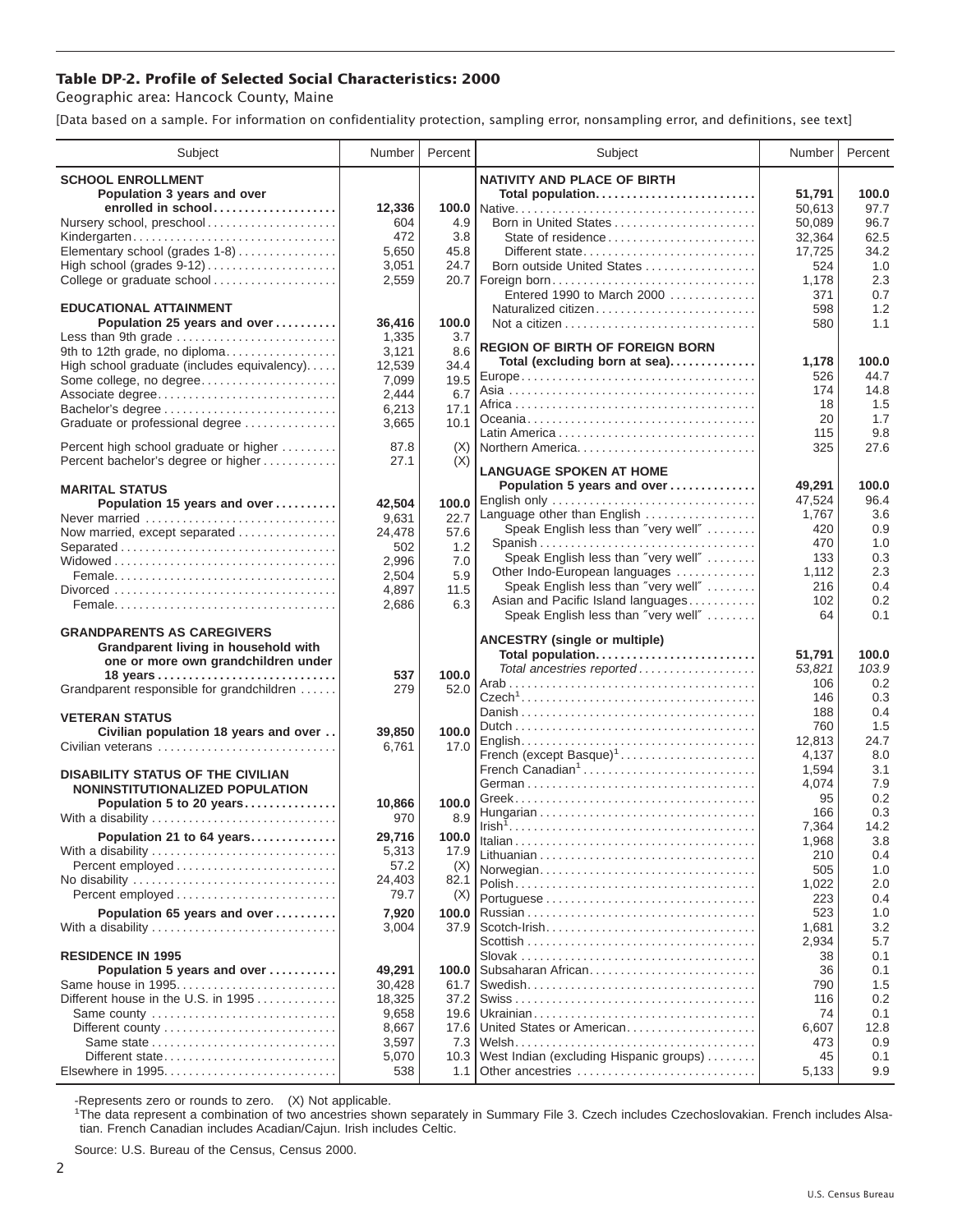## **Table DP-3. Profile of Selected Economic Characteristics: 2000**

Geographic area: Hancock County, Maine

[Data based on a sample. For information on confidentiality protection, sampling error, nonsampling error, and definitions, see text]

| Subject                                                                            | Number | Percent | Subject                                                                                | Number  | Percent |
|------------------------------------------------------------------------------------|--------|---------|----------------------------------------------------------------------------------------|---------|---------|
| <b>EMPLOYMENT STATUS</b>                                                           |        |         | <b>INCOME IN 1999</b>                                                                  |         |         |
| Population 16 years and over                                                       | 41,733 | 100.0   | Households                                                                             | 21,859  | 100.0   |
| In labor force                                                                     | 26,826 | 64.3    | Less than \$10,000                                                                     | 2,195   | 10.0    |
| Civilian labor force                                                               | 26,450 |         |                                                                                        | 1,778   | 8.1     |
|                                                                                    | 25,034 |         | 60.0 $\frac{1}{315,000}$ to $\frac{24,999}{2000000}$                                   | 3,346   | 15.3    |
| Unemployed $\ldots \ldots \ldots \ldots \ldots \ldots \ldots \ldots$               | 1,416  |         |                                                                                        | 3,342   | 15.3    |
| Percent of civilian labor force                                                    | 5.4    | (X)     | $\frac{1}{2}$ \$35,000 to \$49,999                                                     | 4,057   | 18.6    |
|                                                                                    | 376    |         | $0.9$   \$50,000 to \$74,999                                                           | 3,945   | 18.0    |
| Not in labor force                                                                 |        |         | $35.7$ \\ \$75,000 to \$99,999                                                         | 1,664   | 7.6     |
|                                                                                    | 14,907 |         | \$100,000 to \$149,999                                                                 |         | 4.9     |
| Females 16 years and over                                                          | 21.663 | 100.0   |                                                                                        | 1,066   | 1.1     |
| In labor force $\dots\dots\dots\dots\dots\dots\dots\dots\dots\dots\dots\dots\dots$ | 12,738 | 58.8    |                                                                                        | 248     |         |
| Civilian labor force                                                               | 12,674 | 58.5    | \$200,000 or more                                                                      | 218     | 1.0     |
| Employed                                                                           | 11,912 | 55.0    | Median household income (dollars)                                                      | 35,811  | (X)     |
| Own children under 6 years                                                         | 2,893  | 100.0   | With earnings                                                                          | 17,243  | 78.9    |
| All parents in family in labor force                                               | 1,816  | 62.8    | Mean earnings $(dollars)1$                                                             | 42,206  | (X)     |
|                                                                                    |        |         | With Social Security income                                                            | 6,647   | 30.4    |
| <b>COMMUTING TO WORK</b>                                                           |        |         | Mean Social Security income (dollars) <sup>1</sup>                                     | 10,497  | (X)     |
| Workers 16 years and over                                                          | 24,782 |         | 100.0 With Supplemental Security Income                                                | 757     | 3.5     |
| Car, truck, or van - - drove alone                                                 | 18,459 | 74.5    | Mean Supplemental Security Income                                                      |         |         |
| Car, truck, or van - - carpooled                                                   | 2,774  | 11.2    | $\text{(dollars)}^1 \dots \dots \dots \dots \dots \dots \dots \dots \dots \dots \dots$ | 5,774   | (X)     |
| Public transportation (including taxicab)                                          | 133    | 0.5     | With public assistance income                                                          | 811     | 3.7     |
|                                                                                    | 1,568  | 6.3     | Mean public assistance income $(dollars)1 \ldots$ .                                    | 1,732   | (X)     |
| Other means                                                                        | 296    | 1.2     | With retirement income                                                                 | 4,010   | 18.3    |
| Worked at home                                                                     | 1,552  | 6.3     | Mean retirement income $(dollars)1$                                                    | 16,973  | (X)     |
| Mean travel time to work $(minutes)^1$                                             | 22.4   | (X)     |                                                                                        |         |         |
|                                                                                    |        |         | Families                                                                               | 14,285  | 100.0   |
| <b>Employed civilian population</b>                                                |        |         | Less than \$10,000                                                                     | 683     | 4.8     |
| 16 years and over                                                                  | 25,034 |         |                                                                                        | 672     | 4.7     |
| <b>OCCUPATION</b>                                                                  |        |         | \$15,000 to \$24,999                                                                   | 1,759   | 12.3    |
| Management, professional, and related                                              |        |         |                                                                                        | 2,316   | 16.2    |
|                                                                                    | 7,688  |         | $30.7$ \\$35,000 to \$49,999                                                           | 2,970   | 20.8    |
| Service occupations                                                                | 4,274  |         |                                                                                        | 3,218   | 22.5    |
| Sales and office occupations                                                       | 5,781  |         | 23.1 \$75,000 to \$99,999                                                              | 1,407   | 9.8     |
| Farming, fishing, and forestry occupations                                         | 1,031  |         |                                                                                        | 896     | 6.3     |
| Construction, extraction, and maintenance                                          |        |         | \$150,000 to \$199,999                                                                 | 191     | 1.3     |
| occupations                                                                        | 3,292  |         |                                                                                        | 173     | 1.2     |
| Production, transportation, and material moving                                    |        |         | Median family income (dollars)                                                         | 43,216  | (X)     |
| occupations                                                                        | 2,968  | 11.9    |                                                                                        |         |         |
|                                                                                    |        |         | Per capita income $(dollars)1$<br>Median earnings (dollars):                           | 19,809  | (X)     |
| <b>INDUSTRY</b>                                                                    |        |         |                                                                                        |         |         |
| Agriculture, forestry, fishing and hunting,                                        |        |         | Male full-time, year-round workers<br>Female full-time, year-round workers             | 30,461  | (X)     |
|                                                                                    | 1,315  | 5.3     |                                                                                        | 22,647  | (X)     |
|                                                                                    | 2,524  | 10.1    |                                                                                        | Number  | Percent |
| Manufacturing<br>Wholesale trade                                                   | 2,369  | 9.5     |                                                                                        | below   | below   |
|                                                                                    | 575    | 2.3     |                                                                                        | poverty | poverty |
| Retail trade                                                                       | 3,057  | 12.2    | Subject                                                                                | level   | level   |
| Transportation and warehousing, and utilities                                      | 883    | 3.5     |                                                                                        |         |         |
| Finance, insurance, real estate, and rental and                                    | 644    | 2.6     |                                                                                        |         |         |
|                                                                                    | 1,191  | 4.8     | <b>POVERTY STATUS IN 1999</b>                                                          |         |         |
| Professional, scientific, management, adminis-                                     |        |         | Families                                                                               | 997     | 7.0     |
| trative, and waste management services                                             | 2,005  | 8.0     | With related children under 18 years                                                   | 697     | 10.7    |
| Educational, health and social services                                            | 5,544  | 22.1    | With related children under 5 years                                                    | 257     | 13.2    |
| Arts, entertainment, recreation, accommodation                                     |        |         | Families with female householder, no                                                   |         |         |
| and food services                                                                  | 2,252  | 9.0     | husband present                                                                        | 421     | 24.9    |
| Other services (except public administration)                                      | 1,672  | 6.7     | With related children under 18 years                                                   | 381     | 31.1    |
| Public administration                                                              | 1,003  | 4.0     | With related children under 5 years                                                    | 146     | 50.0    |
|                                                                                    |        |         |                                                                                        |         |         |
| <b>CLASS OF WORKER</b>                                                             |        |         | Individuals                                                                            | 5,159   | 10.2    |
| Private wage and salary workers                                                    | 17,470 |         | 69.8 18 years and over                                                                 | 3,750   | 9.6     |
| Government workers                                                                 | 3,511  | 14.0    | 65 years and over                                                                      | 755     | 9.5     |
| Self-employed workers in own not incorporated                                      |        |         | Related children under 18 years                                                        | 1,327   | 11.9    |
|                                                                                    | 3,975  | 15.9    | Related children 5 to 17 years                                                         | 990     | 11.3    |
| Unpaid family workers                                                              | 78     |         | 0.3 Unrelated individuals 15 years and over                                            | 2,207   | 21.7    |

-Represents zero or rounds to zero. (X) Not applicable.

<sup>1</sup>If the denominator of a mean value or per capita value is less than 30, then that value is calculated using a rounded aggregate in the numerator. See text.

Source: U.S. Bureau of the Census, Census 2000.